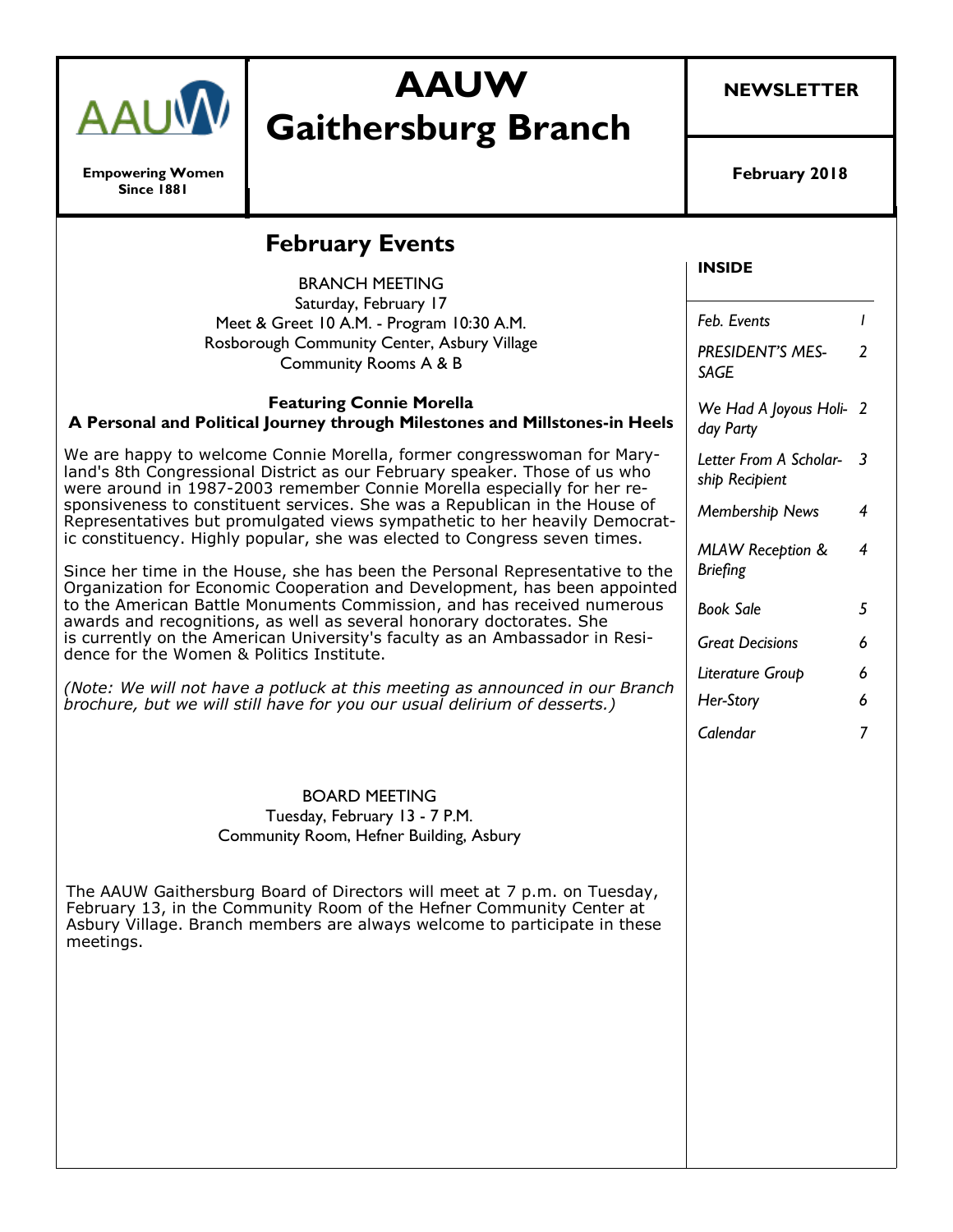## **PRESIDENT'S MESSAGE**

#### *- Heather Reichardt*

Dear Members and Friends,

It's hard to believe we are one month into the year 2018. We have two important events coming up, so I'm going to get right into that information.

#### **February Branch Meeting**

The details are on the front page of this newsletter, but I want to reinforce the point that we are extremely honored to have former congresswoman Connie Morella as our guest at the February Branch meeting. Most of you are familiar with her service to our area and will attend the meeting. Please bring your friends and family for this unique opportunity to hear from a true champion of women. We want to demonstrate our respect and admiration for Ms. Morella.

#### **Book Sale - Book Sale - Book Sale**

The book sale is early this year - March 22-24- -and again at Asbury. We need all hands on

deck to help out between now and then with all things related to the sale. Please see Liz Hessel's article about the types of tasks needed and when.



While there will be no Branch meeting in March because of the book sale, I encourage everyone to celebrate and recognize Women's History Month in some way during the month of March: volunteer, go to a museum exhibit, go to the library to research women's history--the possibilities are endless.

Please keep our co-VP of Program in your thoughts. Marilyn O'Connell has had a back injury that will keep her on the sidelines for a little while. We hope she gets better very soon!

I look forward to seeing everyone at our book sorting days, the February meeting, and the book sale.

## **WE HAD A JOYOUS HOLIDAY PARTY**

From the doorway, an elegant long white table -clothed table was prominent, the length of it arrayed with Christmas decorations. To the side, another table, also covered with a white table cloth, tempted with a melange of food- chicken legs, chili, macaroni and cheese, ham, scrumptious-looking dishes with no name, and desserts such as brownies, chocolates, cookies of different kinds and, we must mention, Milla Garber's mini cream puffs.

Our noble president, Heather Reichardt, easily urged us to dinner and introduced our guests. There was Jackie McConnell-- slender and tall like her mother, Marilyn--taking advantage to join us while being in town on business. Also there was "Patsy's husband," as Fred Marks likes to refer to himself. And Patsy brought Betty Hobbs, an old and close friend from the days when Gaithersburg was still a farm.

Patsy arranged for a violinist and a pianist to provide music. Mark Deyser played the violin, and Karen Reinhard accompanied him on the

piano. They played a medley of Hanukkah and Christmas songs. "O Holy Night" flowed from the violin--as sweet as an angel's kiss. And did you like the bouncing rhythm of "The Dreidel Song"? Mark



and Karen then led us in a sing-along of Christmas and Hanukkhah songs. We sounded like the best (especially that group sitting behind me).

But beyond this, at our holiday parties we like to remember others by making a charitable contribution. This year, we gathered contributions to benefit young victims of human trafficking. Thanks to all who opened their hearts to give.

We missed those who couldn't come to the party. But maybe these Ghosts of Christmas Future will be there the next time.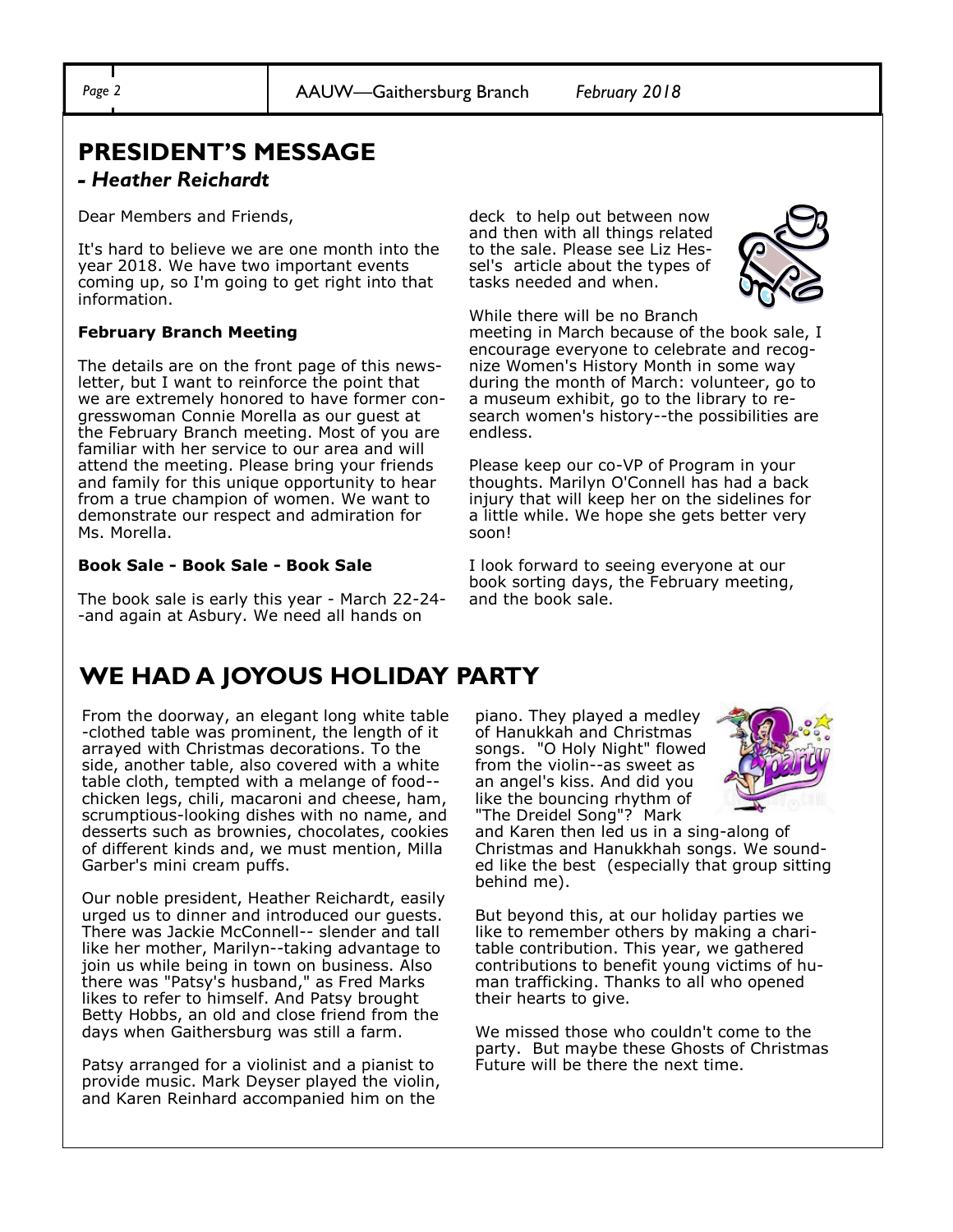*Page 3* AAUW—Gaithersburg Branch *February 2018*

### **LETTER FROM A SCHOLARSHIP RECIPIENT**

Dear American Association of University Women,

My name is Araceli Carrillo-Garcia. I would like to thank you for giving me the opportunity to continue my education and share with you some facts about myself. The scholarship provided to me has not only provided me with some weight off my shoulders financially but it has also allowed me to plan on taking another class during the summer semester in order to further my education. For this I thank you greatly and hope you take the time to read further and learn more about me.

I was born in Altadena, California and moved to the State of Maryland at a very young age. My mother decided that she loved Maryland on a trip to visit some family members who resided in the state. She later moved our family down here while trying to protect her children from gang violence and the increase in gang activity that was occurring in the State of California. I grew up with the company of two older brothers and two younger sisters leaving me as the middle child.

Growing up life was not easy. I come from a low income family in which violence and crime was always present. There are no college graduates in my family and most of my relatives barely make enough income to get through life. Growing up, college was always a dream but never something secure. By this I mean I never really thought that I would be able to go to college due to financial issues. Never the less I worked hard through high school earning some of the highest grades my family had ever seen in order to someday go to college. I made many visits to the college and career center in Northwest high school where I found Mrs. Rochelle Davis. A woman who helped me apply for scholarships and pushed me to believe in myself so I could accomplish my dream of being an Architect.

I decided on Montgomery College due to the closeness to home and the abundant resources they provided me with. During High School I got the amazing opportunity of being involved in the Dual enrollment program in which I took two classes at MC as a



senior in high school. During this time I came to love Montgomery College and the people around me.

Currently I am enrolled in Montgomery College full time while working part time to help my family. I am determined to continue my education and while, like most people I face problems every day I have made a personal commitment to myself to be an architect, someone I have always dreamed to be. I am majoring in Architectural Technology and am more than excited to continue to learn everything that I can....

I hope to continue my education at Montgomery College for the next two years and transfer to a four year college in order to get my masters in Architecture. During my time at MC I hope to meet more people and get involved in clubs such as the LGBT club or the Art club.

Sincerely, Araceli Carrillo-Garcia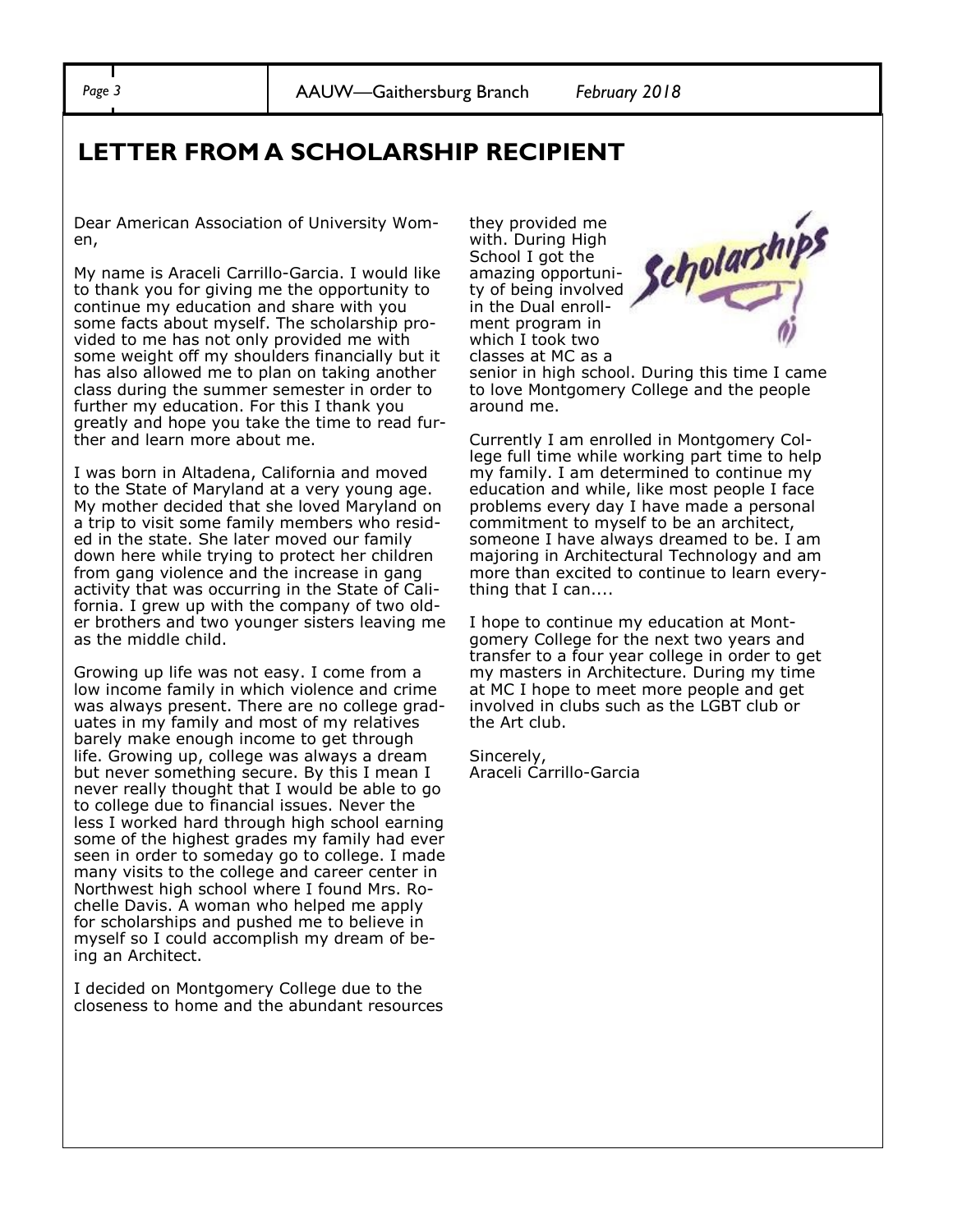*Page 4* AAUW—Gaithersburg Branch *February 2018*

### **MEMBERSHIP NEWS -** *Carol Plummer, Vice President for Membership*

We currently have 52 members in our Branch, including 6 Life members. Did you know that you can get someone a membership for half price? If someone you know wants to join now that is, from January 1 through March 14--they pay only half the dues for this fiscal year—that

**MLAW RECEPTION & BRIEFING** 

A woman bears a child as the result of rape. In Maryland the rapist has visitation rights with that child. This is wrong. Abominably wrong. Maryland Legal Agenda for Women will push the Maryland General Assembly to correct this.

Patty, six years old, says she has been sexually molested. Can we fully believe her, or is she being highly imaginative? If two or three others tell the same story about the same perpetrator, we have more certainty. But right now, the law says we cannot include these other sex crimes as evidence in Patty's case. This is wrong.

A woman you know wants to take out a protective order against her husband who has beaten her. But his crimes do not fit those listed in the present laws and moreover he hasn't served any jail time, so she can't get a permanent protective order against him. That is wrong.

Unfortunately, Trecia was arrested and jailed for kiting checks. Trecia is pregnant, and there are no guidelines or policies at her facility for prenatal care, counseling, labor and delivery. That is wrong; there should be reliable, written policies.

Trecia's cousin, Alba, is also pregnant. She suffers severe nausea but there is no place at her job where she can lie down for a while. Her boss tells her she has to take unpaid leave if that's the case. That is wrong.

Greta was desperate to take a job when she came to this country from Sweden, so she took a job paying much less than she was worth. Now every time she seeks another job, she is asked what her last pay was. We know the employer will base his job offer on that pay, so Greta is doomed to everlasting lower pay than is comparable to the pay of others. That is wrong.

is, until the end of June 30, 2018. Then after that the price goes back to "normal," covering the fiscal year July 1, 2018, to June 30, 2019.



MLAW will be pushing legislation in the 2018 Maryland General Assembly to correct injustices such as these



that affect everyday women. To introduce their eight legislative proposals selected for this year, MLAW will be holding its Annual Legislative Reception and Briefing.

You are invited:

**MARYLAND LEGISLATIVE AGENDA FOR WOMEN ANNUAL LEGISLATIVE RECEPTION AND BRIEFING Thursday, February 8 - 4:30 to 6:30 Annapolis, Md. Miller Senate Office Building President's Conference Center**

This is an exciting event attended by scores of vibrant, stimulating women. This is your chance to learn more about MLAW'S legislative initiatives for this year, and you will be able to talk with legislators and to network with others.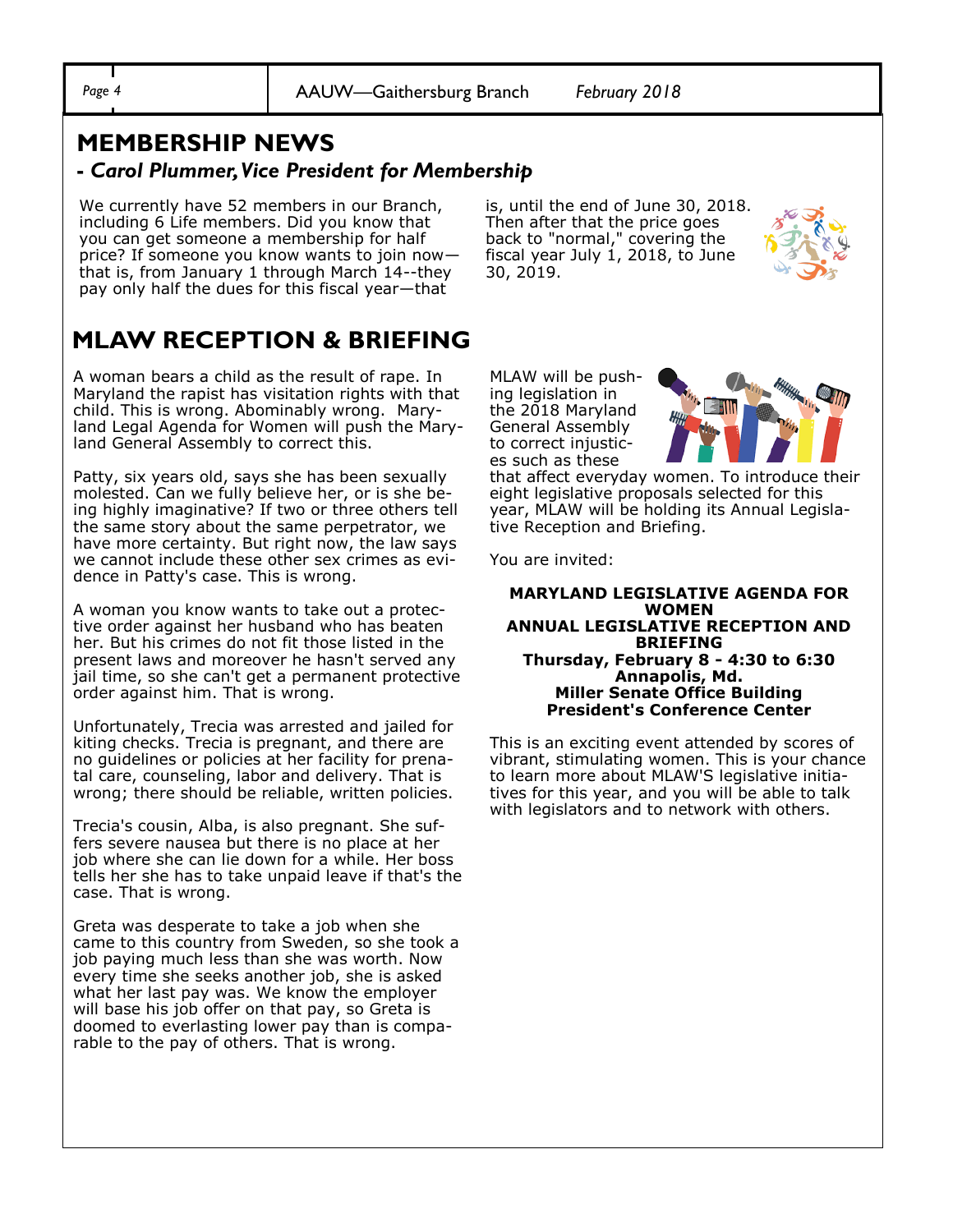# **THE BOOK SALE IS COMING MARCH 22-24!!**

### *- Liz Hessel, Chair of Book Sales*

Many activities are underway to prepare for our quickly approaching book sale. The cold weather may keep us indoors but there is a lot you can do at home. We hope that over the next two months every member will be helping.

- Ask your friends for donations of books, DVDs, sheet music. We can arrange for pick-up. Getting more donations is especially vital this year because the book sale is coming up so much earlier.
- Help advertise and publicize the sale. The more customers lured to the sale, the more we raise for scholarships.
- Contact Home School networks to give them information. Many families in our area home-school their children. These families generally participate in the networks with other families.
- Contact senior citizen organizations and living complexes. Older people are more frequent book sale customers. We can give you a list of senior communities for you to use.
- Contact organizations whose members read foreign language books.
- Seek out organizations with websites or bulletin boards whose members are interested in books. Ask the organization to post our book sale information.
- Ask organizations that sponsor book clubs to distribute our information.
- Post our flyers on community bulletin

boards in your neighborhood. Ask your local library to post the flyers.

• Give us the names of a book club, women's group, professional association, neighborhood group that



you belong to that has a newsletter, blog or website so that we can send them information.

- Ask local TV stations for the City of Gaithersburg and Montgomery County to post information on their community bulletin boards.
- Sign up Branch members' work schedule for the March 15-25 period of preparing for and carrying out the sale.

Liz Hessel will help you with any of these jobs, or others you think of. Let her know what you're interested in doing: liz@meral.com or 301-840-1258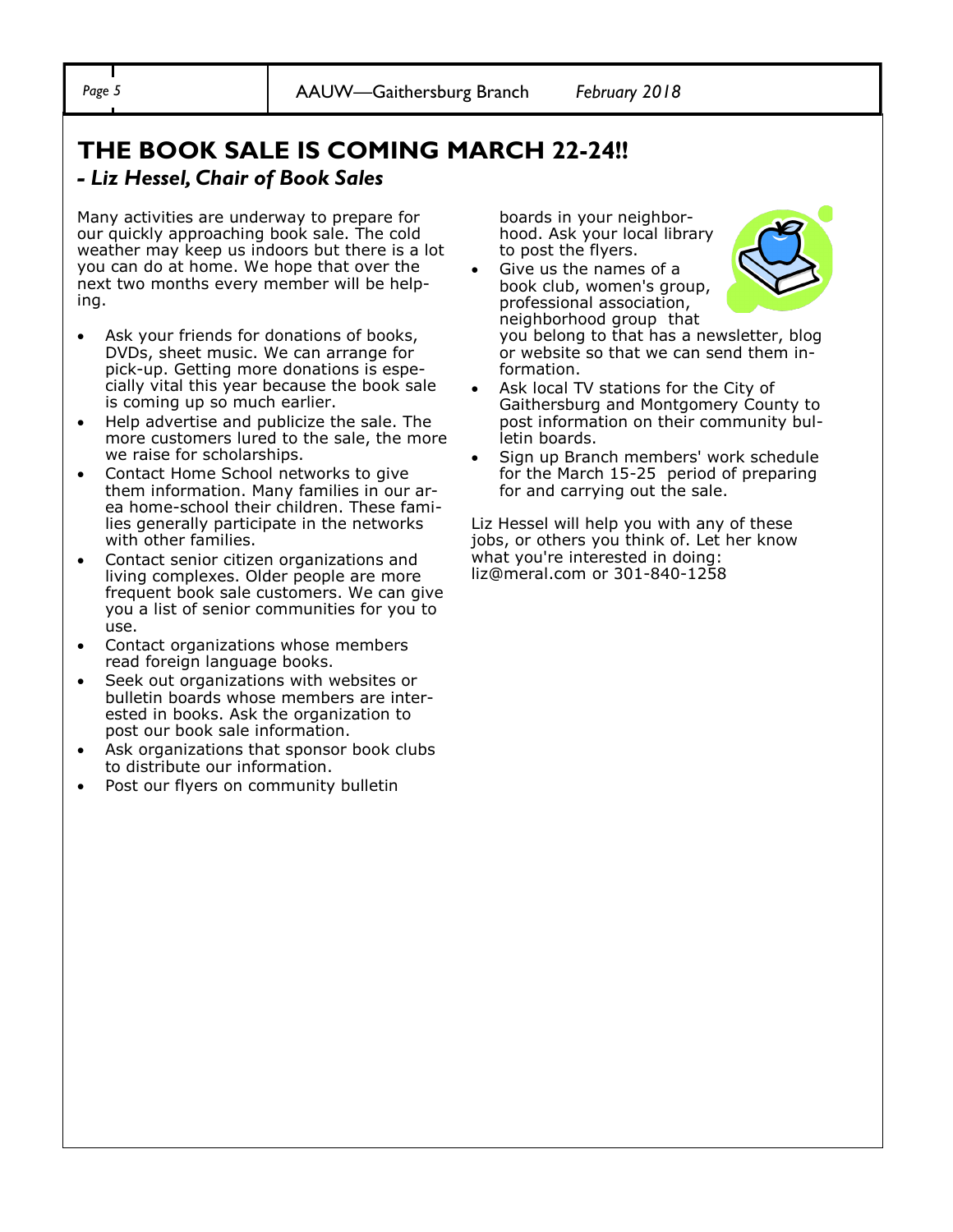*Page 6* AAUW—Gaithersburg Branch *February 2018*

### **GREAT DECISIONS**  *- Mary Wykes, Coordinator*



The first topic for discussion in the 2018 Great Decisions study guide is "The Waning of Pax Americana?" written by Carla Norrlof, associate professor at the University of

Toronto, with research interests in international political economy and greatpower politics. The discussion leader will be Mary Wykes.

The group will meet on Wednesday, February 28, at 2:30 at the home of Mary Wykes Light refreshments will be served. New members are always welcome and this is a good time to join as we start the 2018 discussion guide.

### **LITERATURE GROUP** *- Mary Wykes for Coordinator Jean Young*



The Literature Group will meet on Saturday, 10 a.m., February 24, at the home of Jane Carroll . Jane will lead the discussion on the February selection "The Home That Was Our Coun-

try" by Alia Malek, a Syrian-American journalist who "chronicles her return to her family home in Damascus and the history of the Jabban apartment building (where) generations of Christians, Jews, Muslims and Armenians lived, worked, loved and suffered in close quarters. In telling the story of her family during the course of the last century, Alia brings to

# **HER-STORY INTEREST GROUP**

*- Anita Taylor, Coordinator* 

In the February HerStory meeting, we will continue our look at women in public life. On February 7, Jean Hirsch will lead with the focus on Ruth Gruber. Jean tells us "Ruth Gruber is an award-winning Jewish American journalist, photographer, and humanitarian. Born in Brooklyn, New York, in 1911, she became the youngest person in the world to receive a Ph.D. degree and went on to write nineteen books, including the memoir, 'Haven,' which documents her role in the rescue of one thousand Jewish refugees from Europe and the Hitler massacre and their safe transport to America." Come and hear more.

light the triumphs and failures that have led Syria to where it is today. Her book bristles with insights...an eye-opening, highly moving and beautiful read (that) finds the humanity behind the disastrous daily headlines"--quoting from the abstract of the book on the Montgomery County Public Library site.

New members are always welcome.

As you will remember, we meet at 2:30 p.m. at the Park View Club Room



at Asbury. Contact Anita Taylor for directions or more information.

#### *AAUW GAITHERSBURG BRANCH*

*Website: gaithersburgmd.aauw.net* 

*Advancing equity for women and girls through advocacy, education, philanthropy and research.*

*President Heather Reichardt*

*Co-Vice Presidents for Program Marilyn O'Connell*

*Judy Sholes*

*Vice President for Membership Carol Plummer*

*Treasurer Edie Allison*

*Secretary Barbara Garrard*

### *Appointed Members of the Board*

*Anna Fraker Liz Hessel Maria Roberts*

*Newsletter Editor Qing Jiang*

*Newsletter Coordinator Dorothy Camara*